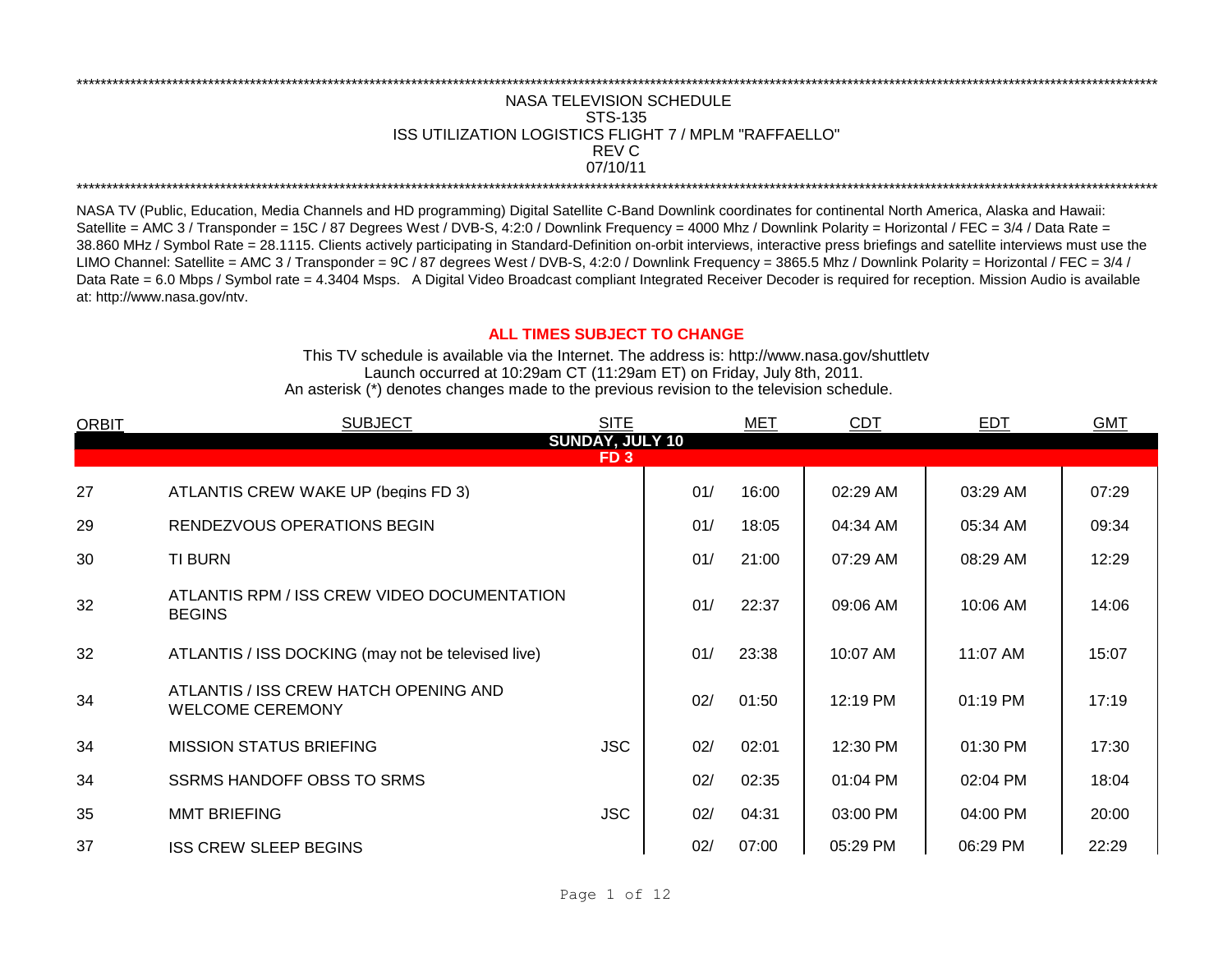| <b>ORBIT</b> | <b>SUBJECT</b>                                                      | <b>SITE</b>            |     | <b>MET</b> | <b>CDT</b> | <b>EDT</b> | <b>GMT</b> |
|--------------|---------------------------------------------------------------------|------------------------|-----|------------|------------|------------|------------|
| 37           | ATLANTIS CREW SLEEP BEGINS                                          |                        | 02/ | 07:30      | 05:59 PM   | 06:59 PM   | 22:59      |
| 39           | FLIGHT DAY 3 HIGHLIGHTS (replayed on the hour during<br>crew sleep) | <b>JSC</b>             | 02/ | 09:31      | 08:00 PM   | 09:00 PM   | 01:00      |
| 40           | "LAUNCHING OUR DREAMS" VIDEO FEATURE<br><b>PLAYBACK</b>             | <b>JSC</b>             | 02/ | 11:31      | 10:00 PM   | 11:00 PM   | 03:00      |
|              |                                                                     | <b>MONDAY, JULY 11</b> |     |            |            |            |            |
|              |                                                                     | FD 4                   |     |            |            |            |            |
| 41           | <b>ISS FLIGHT DIRECTOR UPDATE</b>                                   | <b>JSC</b>             | 02/ | 14:16      | 12:45 AM   | 01:45 AM   | 05:45      |
| 42           | ISS FLIGHT DIRECTOR UPDATE REPLAY                                   | <b>JSC</b>             | 02/ | 15:06      | 01:35 AM   | 02:35 AM   | 06:35      |
| 42           | ATLANTIS / ISS CREW WAKE UP (begins FD 4)                           |                        | 02/ | 15:30      | 01:59 AM   | 02:59 AM   | 06:59      |
| 44           | SHUTTLE VTR PLAYBACK OF ATLANTIS/ISS DOCKING                        |                        | 02/ | 17:40      | 04:09 AM   | 05:09 AM   | 09:09      |
| 44           | <b>SSRMS GRAPPLES MPLM</b>                                          |                        | 02/ | 17:40      | 04:09 AM   | 05:09 AM   | 09:09      |
| 44           | <b>SSRMS UNBERTHS MPLM FROM ATLANTIS</b>                            |                        | 02/ | 18:10      | 04:39 AM   | 05:39 AM   | 09:39      |
| 45           | ATLANTIS / ISS TRANSFERS BEGIN                                      |                        | 02/ | 18:50      | 05:19 AM   | 06:19 AM   | 10:19      |
| 45           | SSRMS INSTALLS MPLM ONTO HARMONY                                    |                        | 02/ | 19:30      | 05:59 AM   | 06:59 AM   | 10:59      |
| 47           | <b>MISSION STATUS BRIEFING</b>                                      | <b>JSC</b>             | 02/ | 22:01      | 08:30 AM   | 09:30 AM   | 13:30      |
| 48           | <b>MPLM ACTIVATION BEGINS</b>                                       |                        | 03/ | 23:55      | 10:24 AM   | 11:24 AM   | 15:24      |
| 49           | <b>MPLM INGRESS</b>                                                 |                        | 03/ | 02:10      | 12:39 PM   | 01:39 PM   | 17:39      |
| 50           | EVA # 1 PROCEDURE REVIEW                                            |                        | 03/ | 03:30      | 01:59 PM   | 02:59 PM   | 18:59      |
| 51           | <b>MMT BRIEFING</b>                                                 | <b>JSC</b>             | 03/ | 04:31      | 03:00 PM   | 04:00 PM   | 20:00      |
| 52           | <b>VIDEO FILE</b>                                                   | HQ                     | 03/ | 05:31      | 04:00 PM   | 05:00 PM   | 21:00      |
| 53           | <b>ISS CREW SLEEP BEGINS</b>                                        |                        | 03/ | 07:00      | 05:29 PM   | 06:29 PM   | 22:29      |
| 53           | <b>ATLANTIS CREW SLEEP BEGINS</b>                                   |                        | 03/ | 07:30      | 05:59 PM   | 06:59 PM   | 22:59      |
|              |                                                                     |                        |     |            |            |            |            |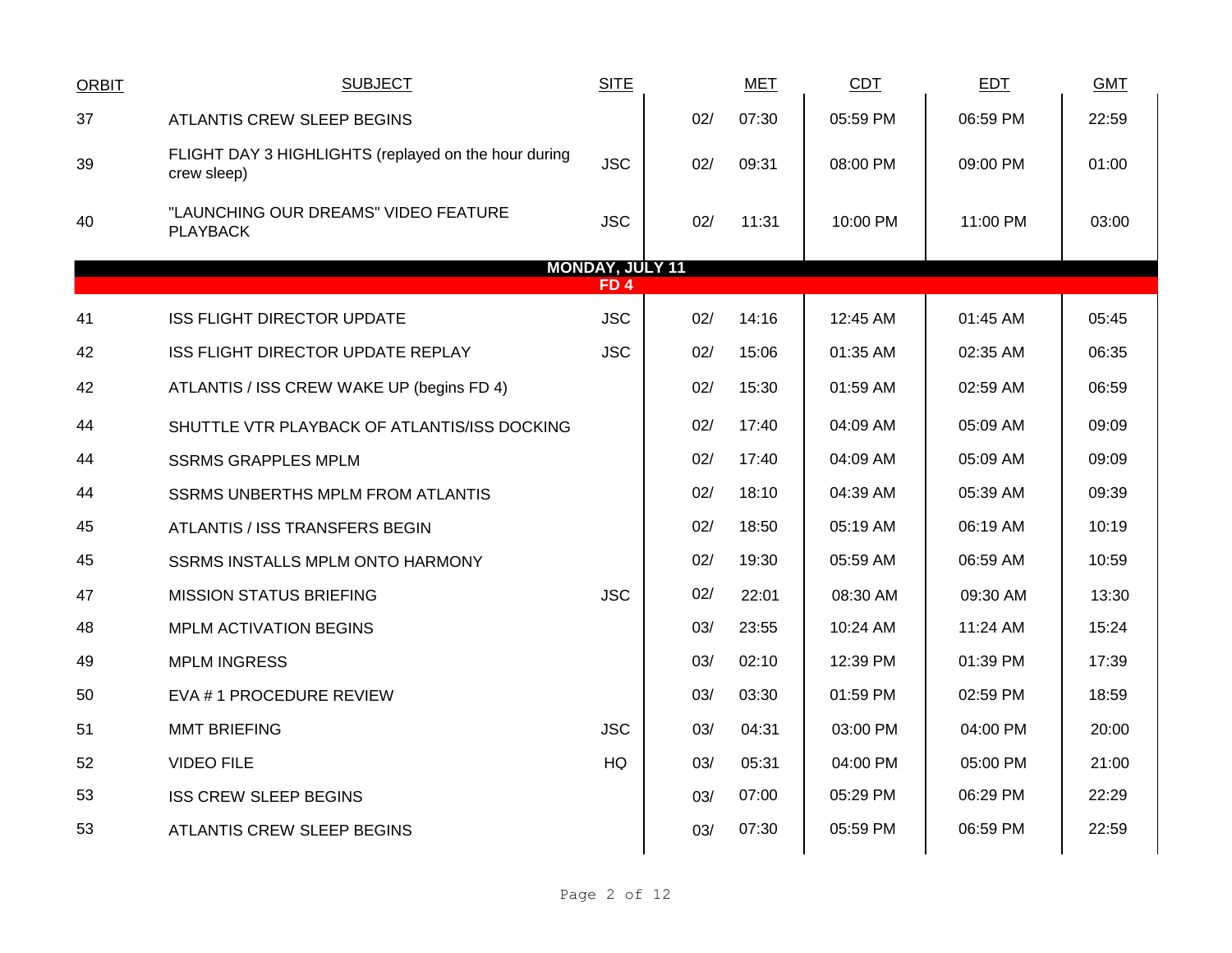| <b>ORBIT</b> | <b>SUBJECT</b>                                                      | <b>SITE</b>             |     | <b>MET</b> | <b>CDT</b>         | <b>EDT</b> | <b>GMT</b> |
|--------------|---------------------------------------------------------------------|-------------------------|-----|------------|--------------------|------------|------------|
| 54           | FLIGHT DAY 4 HIGHLIGHTS (replayed on the hour during<br>crew sleep) | <b>JSC</b>              | 03/ | 09:31      | 08:00 PM           | 09:00 PM   | 01:00      |
| 56           | "LAUNCHING OUR DREAMS" VIDEO FEATURE<br><b>PLAYBACK</b>             | <b>JSC</b>              | 03/ | 11:31      | 10:00 PM           | 11:00 PM   | 03:00      |
|              |                                                                     | <b>TUESDAY, JULY 12</b> |     |            |                    |            |            |
|              |                                                                     | FD 5                    |     |            |                    |            |            |
| 57           | <b>ISS FLIGHT DIRECTOR UPDATE</b>                                   | <b>JSC</b>              | 03/ | 14:16      | 12:45 AM           | 01:45 AM   | 05:45      |
| 58           | ISS FLIGHT DIRECTOR UPDATE REPLAY                                   | <b>JSC</b>              | 03/ | 15:06      | 01:35 AM           | 02:35 AM   | 06:35      |
| 58           | ATLANTIS / ISS CREW WAKE UP (begins FD 5)                           |                         | 03/ | 15:30      | 01:59 AM           | 02:59 AM   | 06:59      |
| 59           | EVA # 1 ISLE METHOD PREPARATIONS RESUME                             |                         | 03/ | 16:45      | 03:14 AM           | 04:14 AM   | 08:14      |
| 60           | <b>MPLM TRANSFERS BEGIN</b>                                         |                         | 03/ | 17:55      | 04:24 AM           | 05:24 AM   | 09:24      |
| 60           | <b>ZSR TRANSFER TO ISS</b>                                          |                         | 03/ | 18:20      | 04:49 AM           | 05:49 AM   | 09:49      |
| 60           | EVA # 1 ISLE PREBREATHE BEGINS (Fossum and Garan)                   |                         | 03/ | 19:05      | 05:34 AM           | 06:34 AM   | 10:34      |
| 62           | EVA # 1 BEGINS (Fossum and Garan)                                   |                         | 03/ | 21:15      | 07:44 AM           | 08:44 AM   | 12:44      |
| 62           | FAILED PUMP MODULE RETRIEVAL FROM ESP-2                             |                         | 03/ | 22:15      | 08:44 AM           | 09:44 AM   | 13:44      |
| 63           | FAILED PUMP MODULE TRANSFER TO LMC IN<br>ATLANTIS' PAYLOAD BAY      |                         | 03/ | 22:45      | 09:14 AM           | 10:14 AM   | 14:14      |
| 63           | RRM REMOVAL FROM ATLANTIS' PAYLOAD BAY                              |                         | 03/ | 23:45      | $10:14 \text{ AM}$ | $11:14$ AM | 15:14      |
| 64           | RRM TRANSFER TO ENHANCED DEXTRE ORU<br><b>TEMPORARY PLATFORM</b>    |                         | 04/ | 00:05      | 10:34 AM           | 11:34 AM   | 15:34      |
| 65           | MISSE INSTALLATION ON ESP-2                                         |                         | 04/ | 02:15      | 12:44 PM           | 01:44 PM   | 17:44      |
| 65           | <b>EVA GET-AHEAD TASKS</b>                                          |                         | 04/ | 02:15      | 12:44 PM           | 01:44 PM   | 17:44      |
| 66           | EVA #1 ENDS                                                         |                         | 04/ | 03:45      | 02:14 PM           | 03:14 PM   | 19:14      |
| 67           | <b>MISSION STATUS BRIEFING</b>                                      | <b>JSC</b>              | 04/ | 05:01      | 03:30 PM           | 04:30 PM   | 20:30      |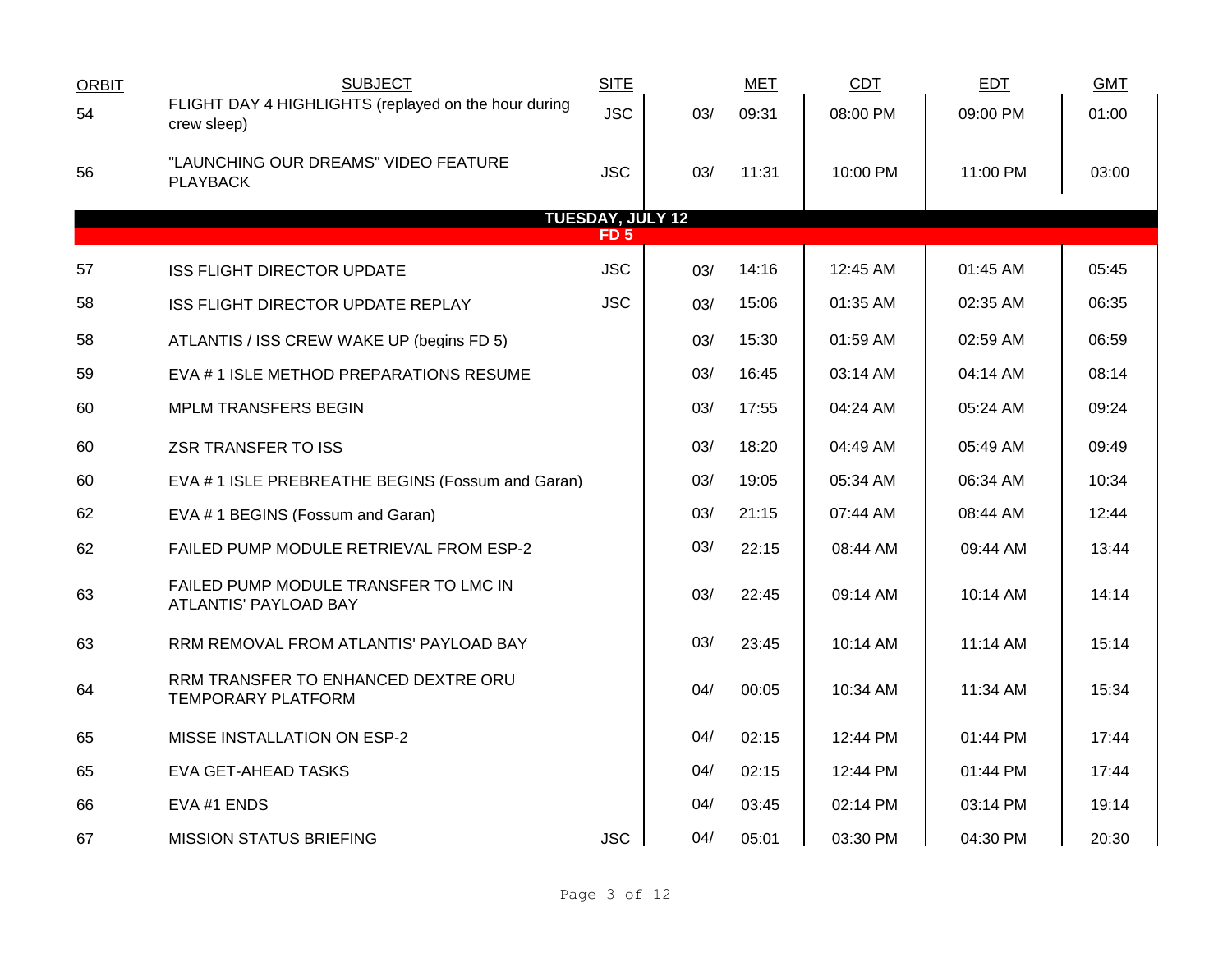| <b>ORBIT</b> | <b>SUBJECT</b>                                                                                   | <b>SITE</b>               |     | <b>MET</b> | <b>CDT</b> | <b>EDT</b> | <b>GMT</b> |
|--------------|--------------------------------------------------------------------------------------------------|---------------------------|-----|------------|------------|------------|------------|
| 68           | <b>ISS CREW SLEEP BEGINS</b>                                                                     |                           | 04/ | 06:30      | 04:59 PM   | 05:59 PM   | 21:59      |
| 68           | ATLANTIS CREW SLEEP BEGINS                                                                       |                           | 04/ | 07:00      | 05:29 PM   | 06:29 PM   | 22:29      |
| 69           | <b>VIDEO FILE</b>                                                                                | HQ                        | 04/ | 07:31      | 06:00 PM   | 07:00 PM   | 23:00      |
| 69           | FLIGHT DAY 5 HIGHLIGHTS (replayed on the hour during<br>crew sleep)                              | <b>JSC</b>                | 04/ | 08:31      | 07:00 PM   | 08:00 PM   | 00:00      |
| 71           | "LAUNCHING OUR DREAMS" VIDEO FEATURE<br><b>PLAYBACK</b>                                          | <b>JSC</b>                | 04/ | 10:31      | 09:00 PM   | 10:00 PM   | 02:00      |
| 72           | <b>ISS FLIGHT DIRECTOR UPDATE</b>                                                                | <b>JSC</b>                | 04/ | 13:16      | 11:45 PM   | 12:45 AM   | 04:45      |
|              |                                                                                                  | <b>WEDNESDAY, JULY 13</b> |     |            |            |            |            |
|              |                                                                                                  | FD <sub>6</sub>           |     |            |            |            |            |
| 73           | <b>ISS FLIGHT DIRECTOR UPDATE REPLAY</b>                                                         | <b>JSC</b>                | 04/ | 14:16      | 12:45 AM   | 01:45 AM   | 05:45      |
| 73           | ATLANTIS / ISS CREW WAKE UP (begins FD 6)                                                        |                           | 04/ | 15:00      | 01:29 AM   | 02:29 AM   | 06:29      |
| 75           | ATLANTIS / ISS TRANSFERS RESUME                                                                  |                           | 04/ | 17:00      | 03:29 AM   | 04:29 AM   | 08:29      |
| 80           | WBMG-TV, Binghamton, NY / WICZ-TV, Binghamton, NY /<br>KGO-TV, San Francisco, CA LIVE INTERVIEWS | <b>ISS Ku</b>             | 05/ | 01:35      | 12:04 PM   | 01:04 PM   | 17:04      |
| 81           | CREW DOWNLINK OF "FACE IN SPACE" TRIBUTE                                                         | ISS Ku                    | 05/ | 01:55      | 12:24 PM   | 01:24 PM   | 17:24      |
| 82           | <b>VIDEO FILE</b>                                                                                | HQ                        | 05/ | 03:31      | 02:00 PM   | 03:00 PM   | 19:00      |
| 83           | <b>ISS CREW SLEEP BEGINS</b>                                                                     |                           | 05/ | 05:30      | 03:59 PM   | 04:59 PM   | 20:59      |
| 83           | <b>MISSION STATUS BRIEFING</b>                                                                   | <b>JSC</b>                | 05/ | 05:31      | 04:00 PM   | 05:00 PM   | 21:00      |
| 83           | ATLANTIS CREW SLEEP BEGINS                                                                       |                           | 05/ | 06:00      | 04:29 PM   | 05:29 PM   | 21:29      |
| 84           | "LAUNCHING OUR DREAMS" VIDEO FEATURE<br><b>PLAYBACK</b>                                          | <b>JSC</b>                | 05/ | 06:31      | 05:00 PM   | 06:00 PM   | 22:00      |
| 84           | FLIGHT DAY 6 HIGHLIGHTS (replayed on the hour during<br>crew sleep)                              | <b>JSC</b>                | 05/ | 07:31      | 06:00 PM   | 07:00 PM   | 23:00      |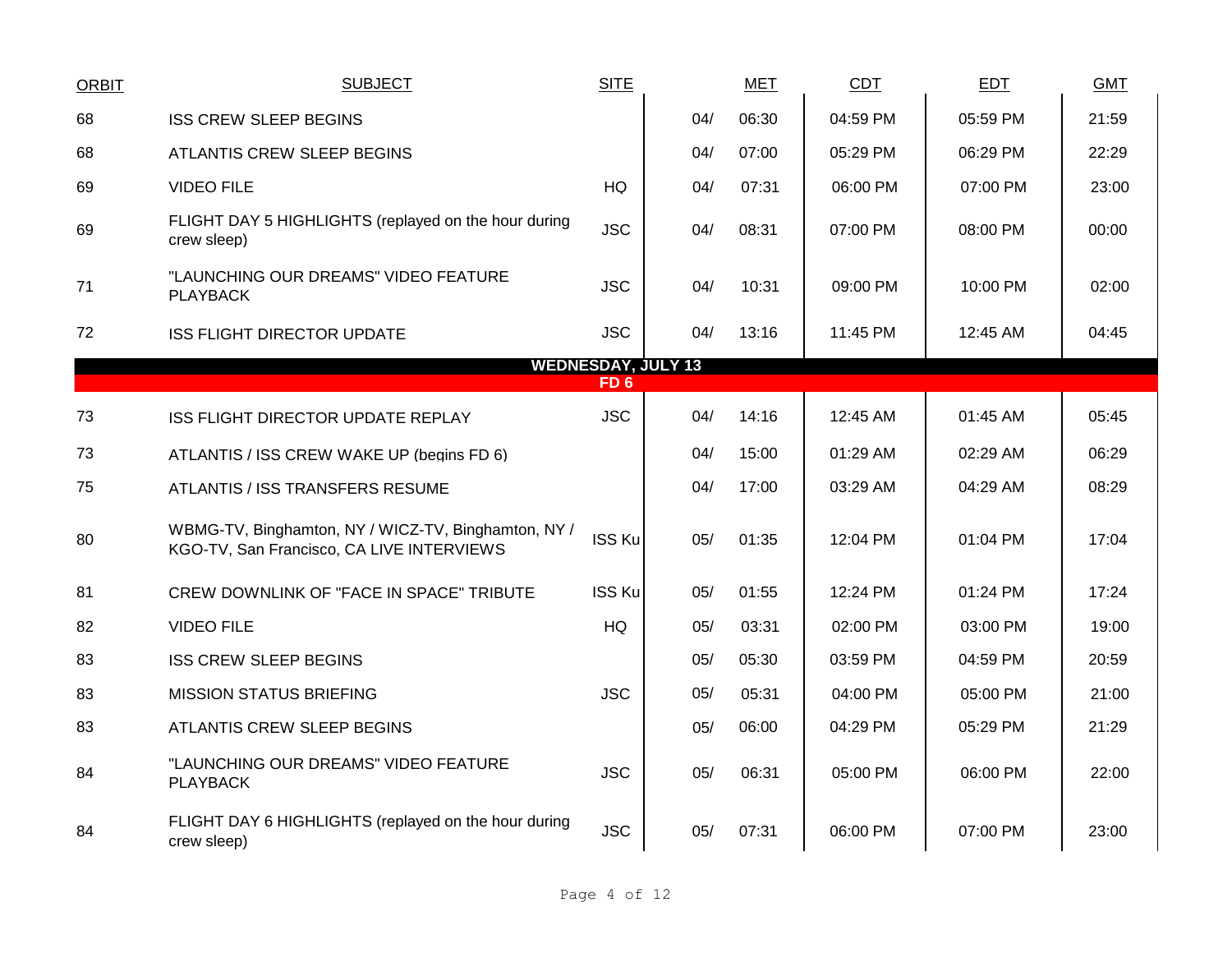| <b>ORBIT</b> | <b>SUBJECT</b>                                                                          | <b>SITE</b>                                   |     | <b>MET</b> | CDT      | <b>EDT</b> | <b>GMT</b> |
|--------------|-----------------------------------------------------------------------------------------|-----------------------------------------------|-----|------------|----------|------------|------------|
| 86           | "THE SPACE SHUTTLE" NARRATED BY<br><b>WILLIAM SHATNER</b>                               | <b>HQ</b>                                     | 05/ | 10:31      | 09:00 PM | 10:00 PM   | 02:00      |
| 88           | <b>ISS FLIGHT DIRECTOR UPDATE</b>                                                       | <b>JSC</b>                                    | 05/ | 13:16      | 11:45 PM | 12:45 AM   | 04:45      |
|              |                                                                                         | <b>THURSDAY, JULY 14</b><br><b>FD 7/ FD 8</b> |     |            |          |            |            |
|              |                                                                                         |                                               |     |            |          |            |            |
| 88           | ATLANTIS / ISS CREW WAKE UP (begins FD 7)                                               |                                               | 05/ | 14:00      | 12:29 AM | 01:29 AM   | 05:29      |
| 89           | <b>ISS FLIGHT DIRECTOR UPDATE REPLAY</b>                                                | <b>JSC</b>                                    | 05/ | 14:16      | 12:45 AM | 01:45 AM   | 05:45      |
| 90           | MPLM TRANSFERS RESUME                                                                   |                                               | 05/ | 16:35      | 03:04 AM | 04:04 AM   | 08:04      |
| 92           | WBBM-TV, Chicago, IL / KTVI-TV St. Louis, MO /<br>KSDK-TV St. Louis, MO LIVE INTERVIEWS | <b>ISS Ku</b>                                 | 05/ | 19:30      | 05:59 AM | 06:59 AM   | 10:59      |
| 94           | FOX News Radio / KTVU-TV, Oakland, CA /<br>WTXF-TV, Philadelphia, PA LIVE INTERVIEWS    | <b>ISS Ku</b>                                 | 05/ | 21:55      | 08:24 AM | 09:24 AM   | 13:24      |
| 94           | ATLANTIS / ISS CREW OFF DUTY PERIOD                                                     |                                               | 05/ | 22:15      | 08:44 AM | 09:44 AM   | 13:44      |
| 95           | <b>VIDEO FILE</b>                                                                       | <b>HQ</b>                                     | 06/ | 00:31      | 11:00 AM | 12:00 PM   | 16:00      |
| 98           | <b>ISS CREW SLEEP BEGINS</b>                                                            |                                               | 06/ | 04:30      | 02:59 PM | 03:59 PM   | 19:59      |
| 98           | ATLANTIS CREW SLEEP BEGINS                                                              |                                               | 06/ | 05:00      | 03:29 PM | 04:29 PM   | 20:29      |
| 99           | <b>MISSION STATUS BRIEFING</b>                                                          | <b>JSC</b>                                    | 06/ | 05:31      | 04:00 PM | 05:00 PM   | 21:00      |
| 99           | FLIGHT DAY 7 HIGHLIGHTS (replayed on the hour during<br>crew sleep)                     | <b>JSC</b>                                    | 06/ | 06:31      | 05:00 PM | 06:00 PM   | 22:00      |
| 101          | "THE SPACE SHUTTLE" NARRATED BY<br><b>WILLIAM SHATNER</b>                               | <b>HQ</b>                                     | 06/ | 09:31      | 08:00 PM | 09:00 PM   | 01:00      |
| 102          | "LAUNCHING OUR DREAMS" VIDEO FEATURE<br><b>PLAYBACK</b>                                 | <b>JSC</b>                                    | 06/ | 11:31      | 10:00 PM | 11:00 PM   | 03:00      |
| 103          | ATLANTIS / ISS CREW WAKE UP (begins FD 8)                                               |                                               | 06/ | 13:00      | 11:29 PM | 12:29 AM   | 04:29      |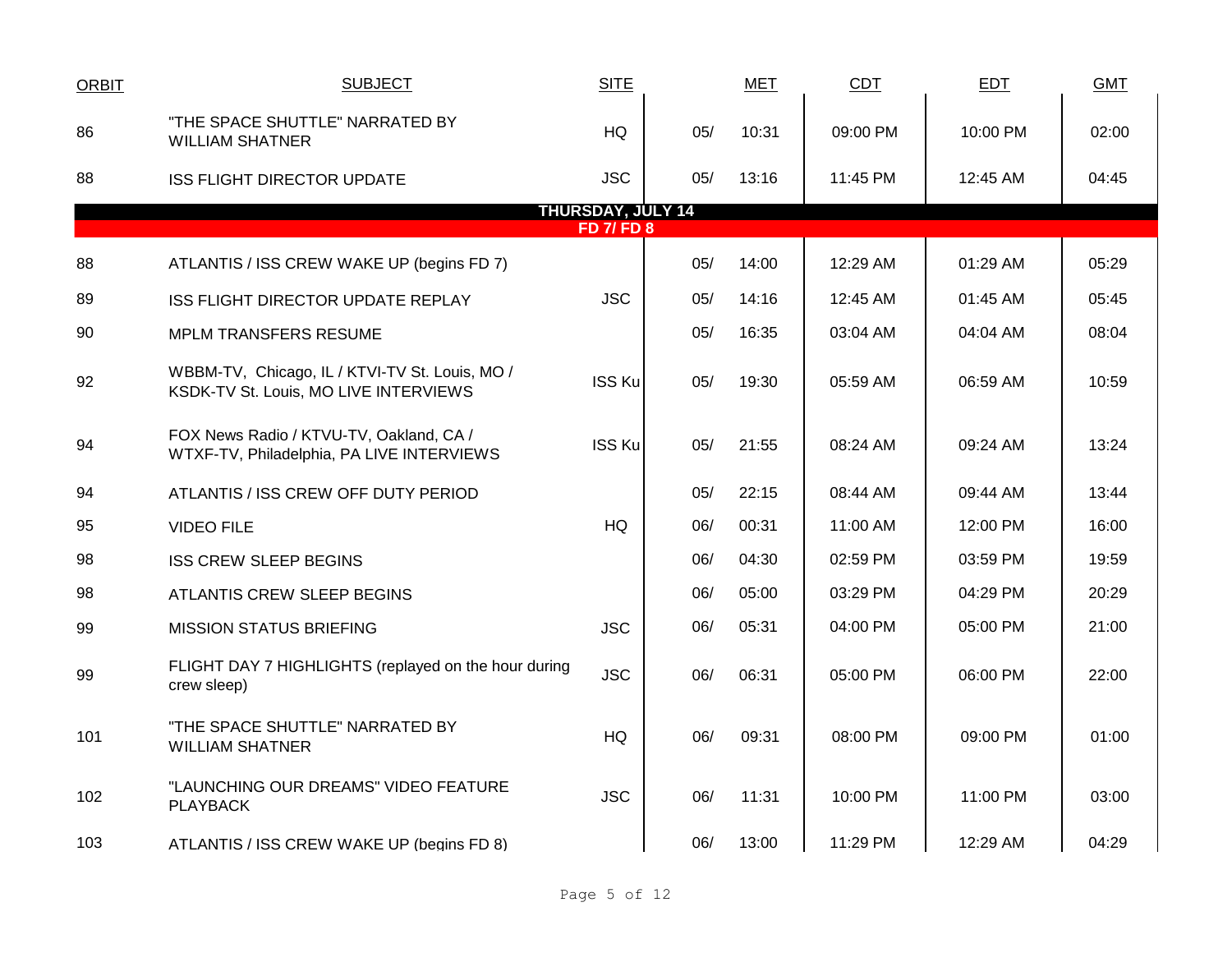| <b>ORBIT</b> | <b>SUBJECT</b>                                                             | <b>SITE</b>                                |     | <b>MET</b> | <b>CDT</b> | EDT      | <b>GMT</b> |
|--------------|----------------------------------------------------------------------------|--------------------------------------------|-----|------------|------------|----------|------------|
| 104          | <b>ISS FLIGHT DIRECTOR UPDATE</b>                                          | <b>JSC</b>                                 | 06/ | 13:16      | 11:45 PM   | 12:45 AM | 04:45      |
|              |                                                                            | <b>FRIDAY, JULY 15</b><br><b>FD 8/FD 9</b> |     |            |            |          |            |
| 105          | ATLANTIS / ISS TRANSFERS RESUME                                            |                                            | 06/ | 15:10      | 01:39 AM   | 02:39 AM | 06:39      |
| 107          | CBS Radio / KYW-TV, Philadelphia, PA / Associated Press<br>LIVE INTERVIEWS | <b>ISS Ku</b>                              | 06/ | 19:15      | 05:44 AM   | 06:44 AM | 10:44      |
| 108          | REUTERS / ABC Radio / WPVI-TV, Philadelphia,<br><b>PA LIVE INTERVIEWS</b>  | <b>ISS Ku</b>                              | 06/ | 20:35      | 07:04 AM   | 08:04 AM | 12:04      |
| 109          | JOINT CREW NEWS CONFERENCE                                                 | <b>ISS Ku</b>                              | 06/ | 21:55      | 08:24 AM   | 09:24 AM | 13:24      |
| 110          | INTERPRETED REPLAY OF JOINT CREW NEWS<br><b>CONFERENCE</b>                 | <b>JSC</b>                                 | 06/ | 23:31      | 10:00 AM   | 11:00 AM | 15:00      |
| 111          | <b>VIDEO FILE</b>                                                          | HQ                                         | 07/ | 00:31      | 11:00 AM   | 12:00 PM | 16:00      |
| 113          | <b>ISS CREW SLEEP BEGINS</b>                                               |                                            | 07/ | 03:30      | 01:59 PM   | 02:59 PM | 18:59      |
| 113          | ATLANTIS CREW SLEEP BEGINS                                                 |                                            | 07/ | 04:00      | 02:29 PM   | 03:29 PM | 19:29      |
| 113          | <b>MISSION STATUS BRIEFING</b>                                             | <b>JSC</b>                                 | 07/ | 04:31      | 03:00 PM   | 04:00 PM | 20:00      |
| 114          | FLIGHT DAY 8 HIGHLIGHTS (replayed on the hour during<br>crew sleep)        | <b>JSC</b>                                 | 07/ | 05:31      | 04:00 PM   | 05:00 PM | 21:00      |
| 116          | "THE SPACE SHUTTLE" NARRATED BY<br><b>WILLIAM SHATNER</b>                  | <b>HQ</b>                                  | 07/ | 08:31      | 07:00 PM   | 08:00 PM | 00:00      |
| 117          | "LAUNCHING OUR DREAMS" VIDEO FEATURE<br><b>PLAYBACK</b>                    | <b>JSC</b>                                 | 07/ | 10:31      | 09:00 PM   | 10:00 PM | 02:00      |
| 118          | ATLANTIS / ISS CREW WAKE UP (begins FD 9)                                  |                                            | 07/ | 12:00      | 10:29 PM   | 11:29 PM | 03:29      |
| 119          | <b>ISS FLIGHT DIRECTOR UPDATE</b>                                          | <b>JSC</b>                                 | 07/ | 12:16      | 10:45 PM   | 11:45 PM | 03:45      |
|              |                                                                            |                                            |     |            |            |          |            |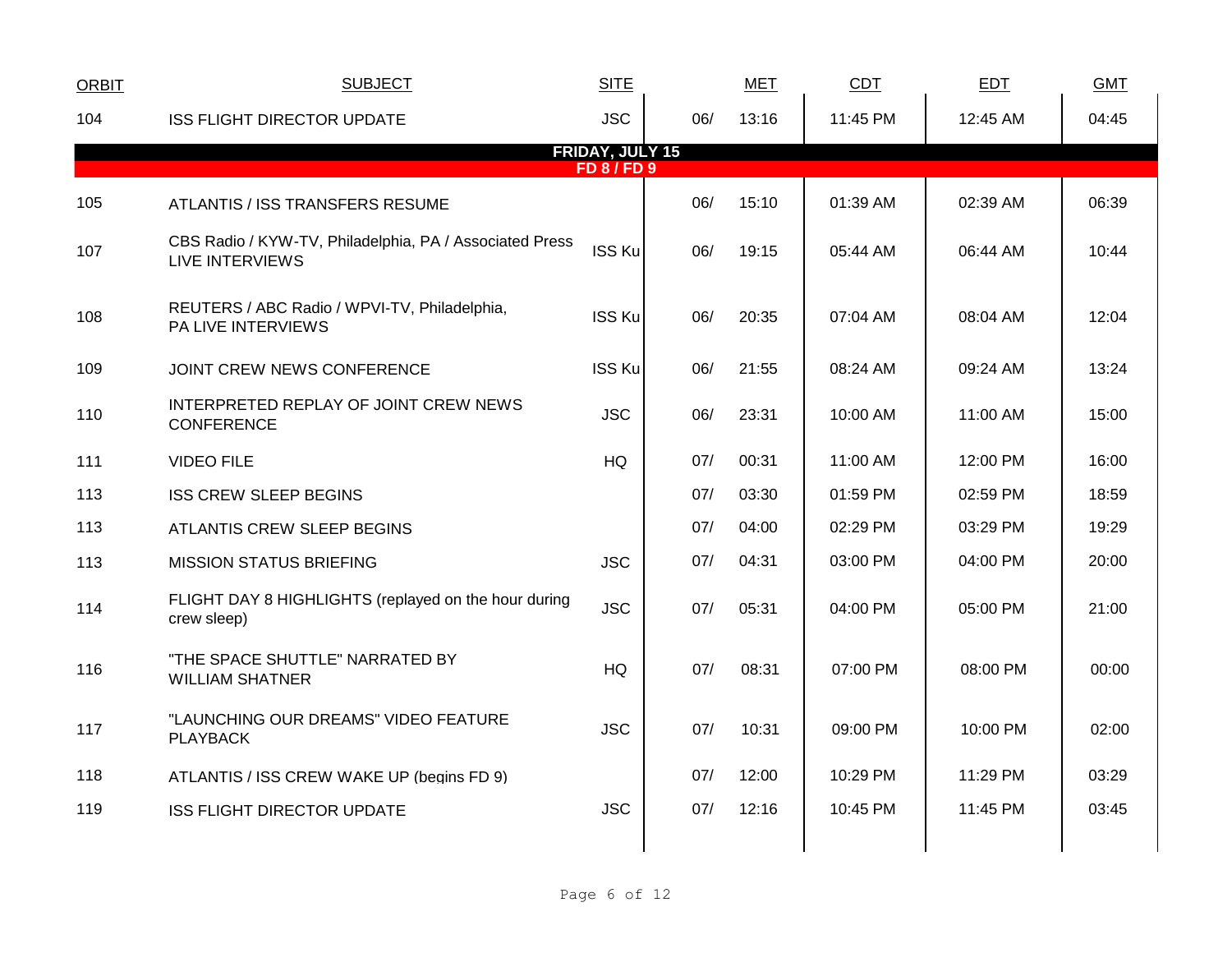| <b>ORBIT</b> | <b>SUBJECT</b>                                                      | <b>SITE</b>            |     | <b>MET</b> | <b>CDT</b> | <b>EDT</b> | <b>GMT</b> |  |  |  |  |  |
|--------------|---------------------------------------------------------------------|------------------------|-----|------------|------------|------------|------------|--|--|--|--|--|
|              | <b>SATURDAY, JULY 16</b><br><b>FD 9 / FD 10</b>                     |                        |     |            |            |            |            |  |  |  |  |  |
| 120          | <b>MPLM TRANSFERS RESUME</b>                                        |                        | 07/ | 14:20      | 12:49 AM   | 01:49 AM   | 05:49      |  |  |  |  |  |
| 124          | NASA EXPLORER SCHOOLS EDUCATIONAL EVENT                             | <b>ISS Ku</b>          | 07/ | 20:10      | 06:39 AM   | 07:39 AM   | 11:39      |  |  |  |  |  |
| 125          | ATLANTIS / ISS CREW OFF DUTY PERIOD                                 |                        | 07/ | 21:45      | 08:14 AM   | 09:14 AM   | 13:14      |  |  |  |  |  |
| 128          | <b>ISS CREW SLEEP BEGINS</b>                                        |                        | 08/ | 03:00      | 01:29 PM   | 02:29 PM   | 18:29      |  |  |  |  |  |
| 128          | ATLANTIS CREW SLEEP BEGINS                                          |                        | 08/ | 03:30      | 01:59 PM   | 02:59 PM   | 18:59      |  |  |  |  |  |
| 129          | <b>MISSION STATUS BRIEFING</b>                                      | <b>JSC</b>             | 08/ | 04:01      | 02:30 PM   | 03:30 PM   | 19:30      |  |  |  |  |  |
| 130          | FLIGHT DAY 9 HIGHLIGHTS (replayed on the hour during<br>crew sleep) | <b>JSC</b>             | 08/ | 05:31      | 04:00 PM   | 05:00 PM   | 21:00      |  |  |  |  |  |
| 132          | "THE SPACE SHUTTLE" NARRATED BY<br><b>WILLIAM SHATNER</b>           | <b>HQ</b>              | 08/ | 08:31      | 07:00 PM   | 08:00 PM   | 00:00      |  |  |  |  |  |
| 133          | "LAUNCHING OUR DREAMS" VIDEO FEATURE<br><b>PLAYBACK</b>             | <b>JSC</b>             | 08/ | 10:31      | 09:00 PM   | 10:00 PM   | 02:00      |  |  |  |  |  |
| 134          | ATLANTIS / ISS CREW WAKE UP (begins FD 10)                          |                        | 08/ | 11:30      | 09:59 PM   | 10:59 PM   | 02:59      |  |  |  |  |  |
| 134          | <b>ISS FLIGHT DIRECTOR UPDATE</b>                                   | <b>JSC</b>             | 08/ | 12:01      | 10:30 PM   | 11:30 PM   | 03:30      |  |  |  |  |  |
|              |                                                                     | <b>SUNDAY, JULY 17</b> |     |            |            |            |            |  |  |  |  |  |
|              |                                                                     | FD 10 / FD 11          |     |            |            |            |            |  |  |  |  |  |
| 135          | <b>MPLM EGRESS</b>                                                  |                        | 08/ | 13:50      | 12:19 AM   | $01:19$ AM | 05:19      |  |  |  |  |  |
| 136          | MPLM VESTIBULE DEMATING                                             |                        | 08/ | 14:25      | 12:54 AM   | 01:54 AM   | 05:54      |  |  |  |  |  |
| 137          | MPLM VESTIBULE DEPRESSURIZATION                                     |                        | 08/ | 15:55      | 02:24 AM   | 03:24 AM   | 07:24      |  |  |  |  |  |
| 138          | <b>SSRMS GRAPPLES MPLM</b>                                          |                        | 08/ | 18:35      | 05:04 AM   | 06:04 AM   | 10:04      |  |  |  |  |  |
| 139          | SSRMS UNBERTHS MPLM FROM ISS & INSTALLS IN<br>ATLANTIS' PAYLOAD BAY |                        | 08/ | 19:50      | 06:19 AM   | 07:19 AM   | 11:19      |  |  |  |  |  |
| 140          | <b>MISSION STATUS BRIEFING</b>                                      | <b>JSC</b>             | 08/ | 21:01      | 07:30 AM   | 08:30 AM   | 12:30      |  |  |  |  |  |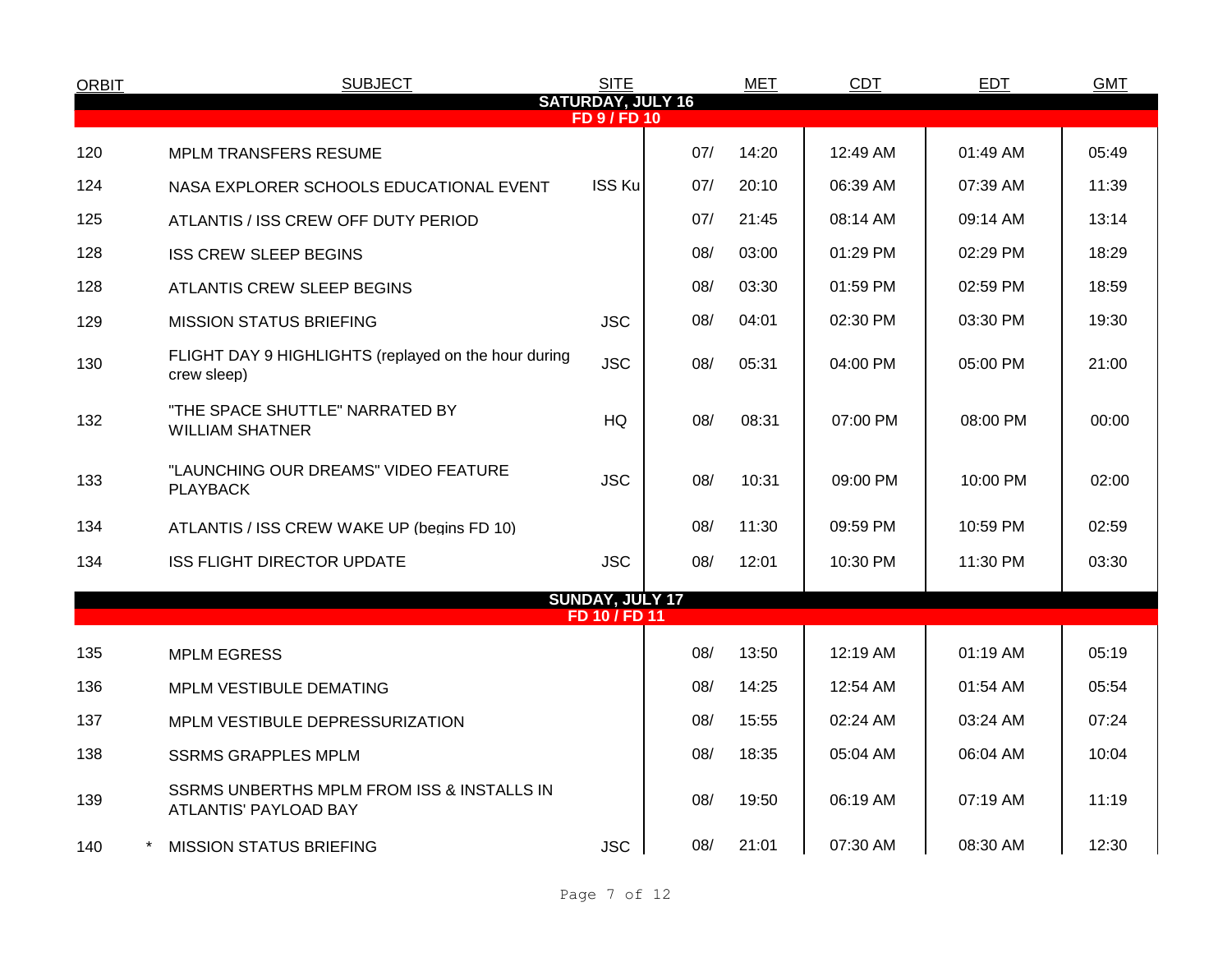| <b>ORBIT</b> | <b>SUBJECT</b>                                                       | <b>SITE</b>            |     | <b>MET</b> | CDT      | <b>EDT</b> | <b>GMT</b> |
|--------------|----------------------------------------------------------------------|------------------------|-----|------------|----------|------------|------------|
| 141          | ATLANTIS / ISS FAREWELL AND HATCH CLOSURE                            |                        | 08/ | 22:20      | 08:49 AM | 09:49 AM   | 13:49      |
| 141          | CENTERLINE CAMERA INSTALLATION                                       |                        | 08/ | 23:10      | 09:39 AM | 10:39 AM   | 14:39      |
| 142          | RENDEZVOUS TOOLS CHECKOUT                                            |                        | 08/ | 23:50      | 10:19 AM | 11:19 AM   | 15:19      |
| 143          | <b>ISS CREW SLEEP BEGINS</b>                                         |                        | 08/ | 02:30      | 12:59 PM | 01:59 PM   | 17:59      |
| 144          | ATLANTIS CREW SLEEP BEGINS                                           |                        | 09/ | 03:00      | 01:29 PM | 02:29 PM   | 18:29      |
| 144          | "LAUNCHING OUR DREAMS" VIDEO FEATURE<br><b>PLAYBACK</b>              | <b>JSC</b>             | 09/ | 03:31      | 02:00 PM | 03:00 PM   | 19:00      |
| 145          | FLIGHT DAY 10 HIGHLIGHTS (replayed on the hour during<br>crew sleep) | <b>JSC</b>             | 09/ | 04:31      | 03:00 PM | 04:00 PM   | 20:00      |
| 149          | ATLANTIS / ISS CREW WAKE UP (begins FD 11)                           |                        | 09/ | 11:00      | 09:29 PM | 10:29 PM   | 02:29      |
|              |                                                                      | <b>MONDAY, JULY 18</b> |     |            |          |            |            |
|              |                                                                      | FD 11 / FD 12          |     |            |          |            |            |
| 151          | ATLANTIS UNDOCKS FROM ISS                                            |                        | 09/ | 14:25      | 12:54 AM | 01:54 AM   | 05:54      |
| 151          | ATLANTIS FLYAROUND OF ISS BEGINS                                     |                        | 09/ | 14:55      | 01:24 AM | 02:24 AM   | 06:24      |
| 152          | ATLANTIS FINAL SEPARATION FROM ISS                                   |                        | 09/ | 15:47      | 02:16 AM | 03:16 AM   | 07:16      |
| 154          | RMS / OBSS LATE INSPECTION OF ATLANTIS' TPS                          |                        | 09/ | 18:30      | 04:59 AM | 05:59 AM   | 09:59      |
| 155          | <b>MISSION STATUS BRIEFING</b>                                       | <b>JSC</b>             | 09/ | 20:31      | 07:00 AM | 08:00 AM   | 12:00      |
| 157          | <b>OBSS BERTH</b>                                                    |                        | 09/ | 22:45      | 09:14 AM | 10:14 AM   | 14:14      |
| 157          | SHUTTLE VTR PLAYBACK OF UNDOCKING                                    |                        | 10/ | 00:15      | 10:44 AM | 11:44 AM   | 15:44      |
| 158          | <b>MMT BRIEFING</b>                                                  | <b>JSC</b>             | 10/ | 01:31      | 12:00 PM | 01:00 PM   | 17:00      |
| 159          | ATLANTIS CREW SLEEP BEGINS                                           |                        | 10/ | 03:00      | 01:29 PM | 02:29 PM   | 18:29      |
| 160          | <b>VIDEO FILE</b>                                                    | HQ                     | 10/ | 03:31      | 02:00 PM | 03:00 PM   | 19:00      |
| 160          | FLIGHT DAY 11 HIGHLIGHTS (replayed on the hour during<br>crew sleep) | <b>JSC</b>             | 10/ | 04:31      | 03:00 PM | 04:00 PM   | 20:00      |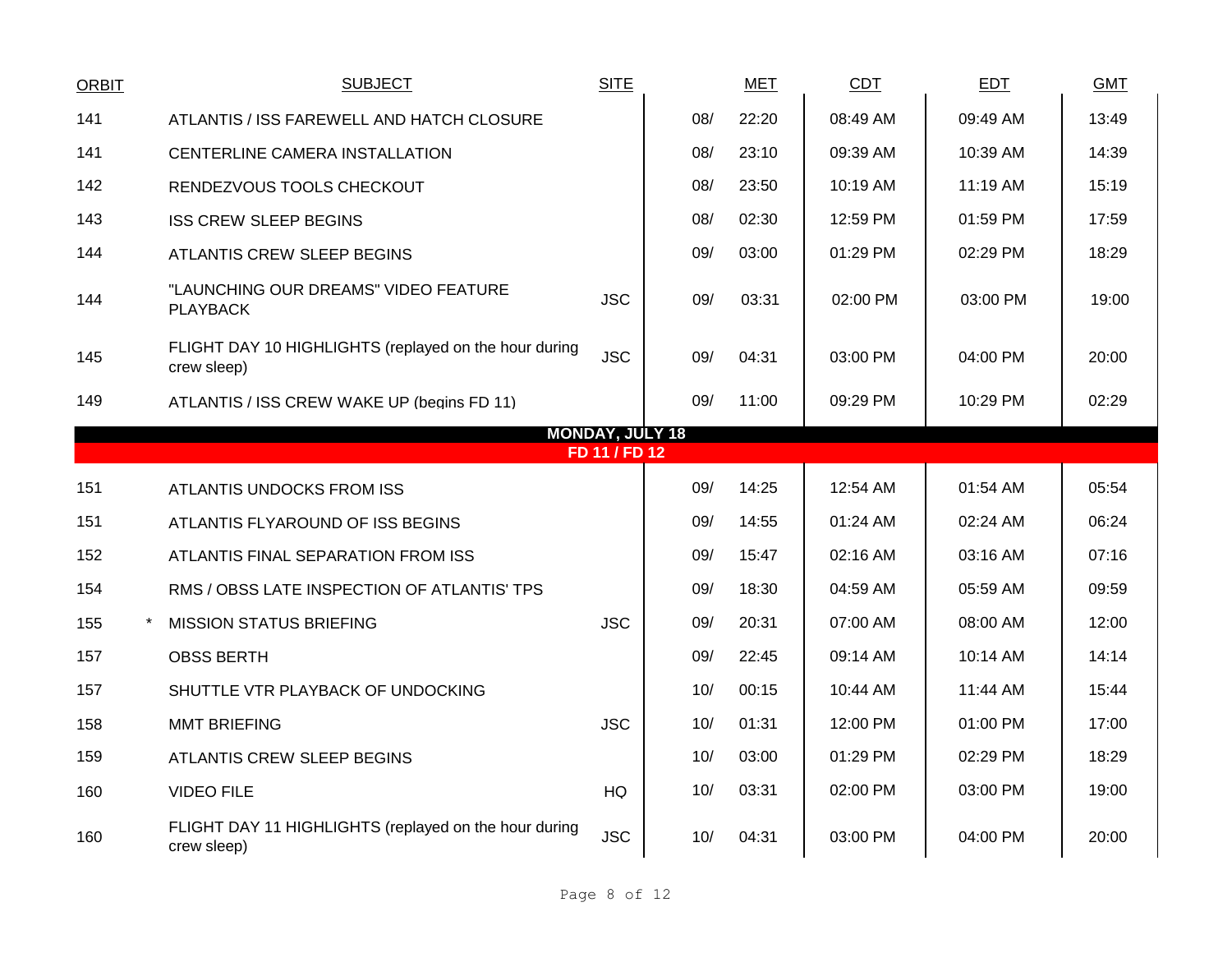| <b>ORBIT</b> | <b>SUBJECT</b>                                                            | <b>SITE</b>                              |     | <b>MET</b> | CDT      | <b>EDT</b> | <b>GMT</b> |
|--------------|---------------------------------------------------------------------------|------------------------------------------|-----|------------|----------|------------|------------|
| 164          | "LAUNCHING OUR DREAMS" VIDEO FEATURE<br><b>PLAYBACK</b>                   | <b>JSC</b>                               | 10/ | 09:31      | 08:00 PM | 09:00 PM   | 01:00      |
| 165          | ATLANTIS CREW WAKE UP (begins FD 12)                                      |                                          | 10/ | 11:00      | 09:29 PM | 10:29 PM   | 02:29      |
|              |                                                                           | <b>TUESDAY, JULY 19</b><br>FD 12 / FD 13 |     |            |          |            |            |
| 166          | <b>FCS CHECKOUT</b>                                                       |                                          | 10/ | 14:00      | 12:29 AM | 01:29 AM   | 05:29      |
| 168          | PICOSAT DEPLOYMENT                                                        |                                          | 10/ | 15:45      | 02:14 AM | 03:14 AM   | 07:14      |
| 168          | <b>RCS HOT-FIRE TEST</b>                                                  |                                          | 10/ | 15:55      | 02:24 AM | 03:24 AM   | 07:24      |
| 168          | <b>CABIN STOWAGE BEGINS</b>                                               |                                          | 10/ | 16:35      | 03:04 AM | 04:04 AM   | 08:04      |
| 169          | ABC News / CBS News / CNN / FOX News / NBC News<br><b>LIVE INTERVIEWS</b> | <b>TDRE</b>                              | 10/ | 18:25      | 04:54 AM | 05:54 AM   | 09:54      |
| 171          | <b>MISSION STATUS BRIEFING</b>                                            | <b>JSC</b>                               | 10/ | 20:31      | 07:00 AM | 08:00 AM   | 12:00      |
| 173          | <b>VIDEO FILE</b>                                                         | HQ                                       | 11/ | 00:31      | 11:00 AM | 12:00 PM   | 16:00      |
| 173          | KU-BAND ANTENNA STOWAGE                                                   |                                          | 11/ | 00:40      | 11:09 AM | 12:09 PM   | 16:09      |
| 175          | ATLANTIS CREW SLEEP BEGINS                                                |                                          | 11/ | 03:00      | 01:29 PM | 02:29 PM   | 18:29      |
| 175          | "LAUNCHING OUR DREAMS" VIDEO FEATURE<br><b>PLAYBACK</b>                   | <b>JSC</b>                               | 11/ | 03:31      | 02:00 PM | 03:00 PM   | 19:00      |
| 176          | FLIGHT DAY 12 HIGHLIGHTS (replayed on the hour during<br>crew sleep)      | <b>JSC</b>                               | 11/ | 04:31      | 03:00 PM | 04:00 PM   | 20:00      |
| 180          | ATLANTIS CREW WAKE UP (begins FD 13)                                      |                                          | 11/ | 11:00      | 09:29 PM | 10:29 PM   | 02:29      |
|              |                                                                           |                                          |     |            |          |            |            |
|              |                                                                           |                                          |     |            |          |            |            |
|              |                                                                           |                                          |     |            |          |            |            |
|              |                                                                           |                                          |     |            |          |            |            |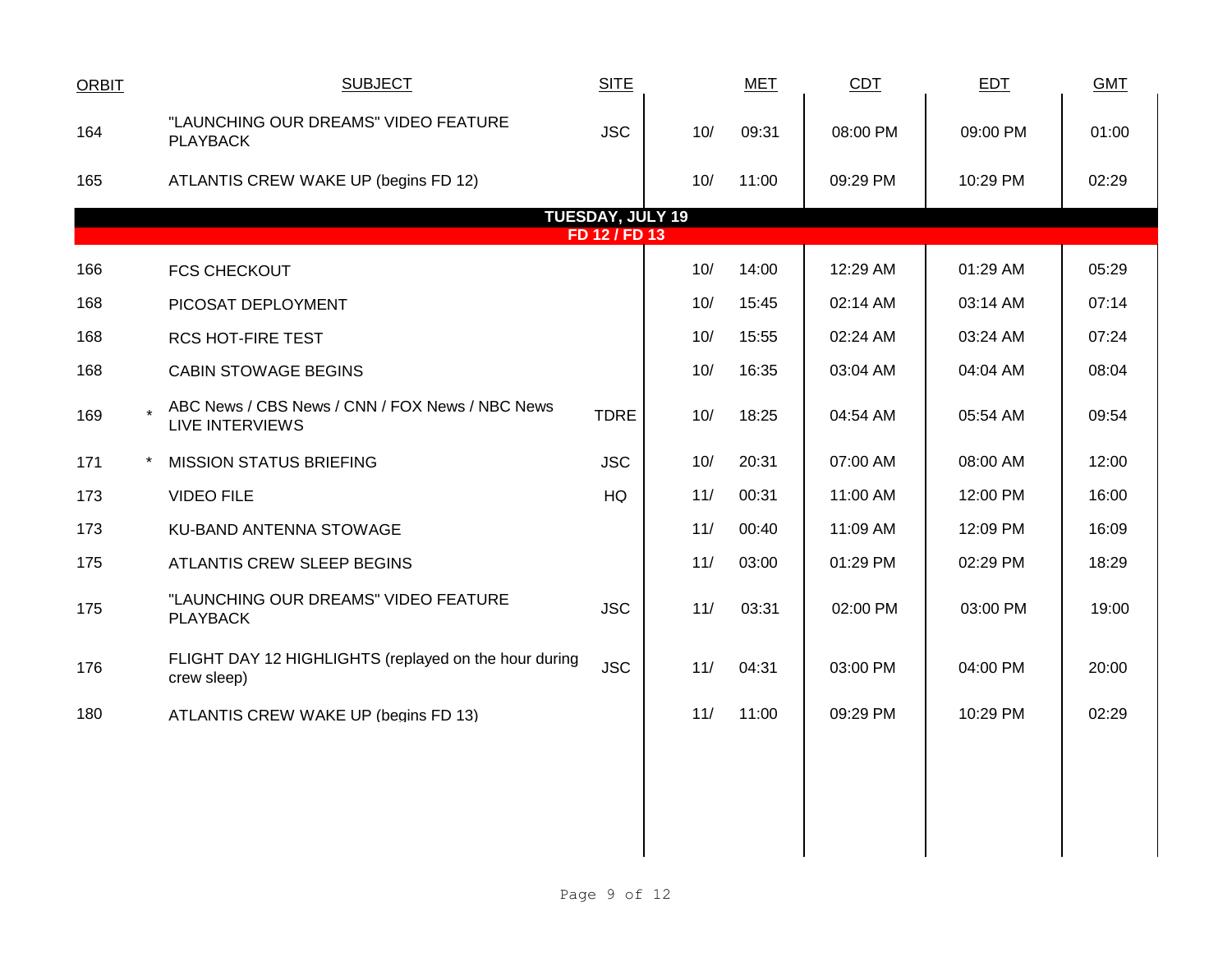| <b>ORBIT</b> | <b>SUBJECT</b>                                                                              | <b>SITE</b> |                           | <b>MET</b> | <b>CDT</b>         | <b>EDT</b> | <b>GMT</b> |
|--------------|---------------------------------------------------------------------------------------------|-------------|---------------------------|------------|--------------------|------------|------------|
|              |                                                                                             | <b>FD13</b> | <b>WEDNESDAY, JULY 20</b> |            |                    |            |            |
| 183          | ATLANTIS DEORBIT PREPARATIONS BEGIN                                                         |             | 11/                       | 14:25      | 12:54 AM           | 01:54 AM   | 05:54      |
| 183          | PAYLOAD BAY DOOR CLOSING                                                                    |             | 11/                       | 15:49      | 02:18 AM           | 03:18 AM   | 07:18      |
| 185          | ATLANTIS DEORBIT BURN                                                                       |             | 11/                       | 18:29      | 04:58 AM           | 05:58 AM   | 09:58      |
| 185          | MILA C-BAND RADAR ACQUISITION OF ATLANTIS                                                   |             | 11/                       | 19:20      | 05:49 AM           | 06:49 AM   | 10:49      |
| 186          | <b>KSC LANDING</b>                                                                          | <b>KSC</b>  | 11/                       | 19:33      | 06:02 AM           | 07:02 AM   | 11:02      |
|              | ENTRY FLIGHT DIRECTOR TONY CECCACCI SIGN-OFF<br>TO FLIGHT CONTROL TEAM                      | <b>JSC</b>  |                           |            | $\sim$ L+1 HR.     |            |            |
|              | POST-LANDING NEWS CONFERENCE                                                                | <b>KSC</b>  |                           |            | NET L+2 HRS.       |            |            |
|              | ENTRY FLIGHT CONTROL TEAM VIDEO REPLAY<br>(replayed after Post-Landing News Conference)     | <b>JSC</b>  |                           |            | $\sim$ L+3 HRS.    |            |            |
|              | STS-135 MISSION HIGHLIGHTS VIDEO REPLAY<br>(replayed after Entry Flight Control Team Video) | <b>JSC</b>  |                           |            | $~\sim$ L+3.5 HRS. |            |            |
|              | STS-135 CREW NEWS CONFERENCE (may be postponed<br>or cancelled)                             | <b>KSC</b>  |                           |            | NET L+4.5 HRS.     |            |            |
|              | ATLANTIS TOWBACK & EMPLOYEE APPRECIATION<br><b>EVENT</b>                                    | <b>KSC</b>  |                           |            | NET L+5.5 HRS.     |            |            |
|              |                                                                                             |             |                           |            |                    |            |            |
|              |                                                                                             |             |                           |            |                    |            |            |
|              |                                                                                             |             |                           |            |                    |            |            |
|              |                                                                                             |             |                           |            |                    |            |            |
|              |                                                                                             |             |                           |            |                    |            |            |
|              |                                                                                             |             |                           |            |                    |            |            |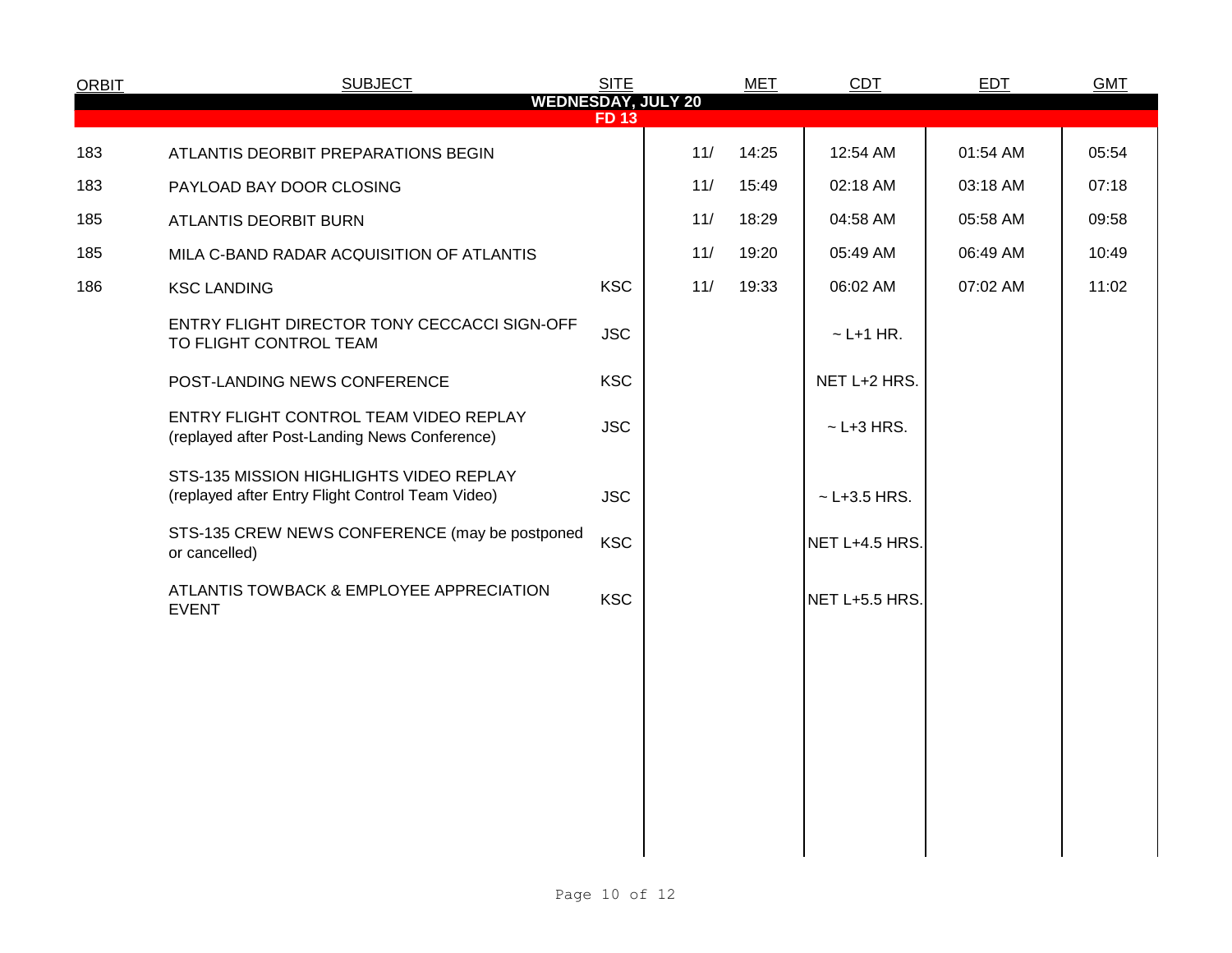| <b>ORBIT</b>    | <b>SUBJECT</b>                                                                                              | <b>SITE</b> | MET | <b>CDT</b> | <b>EDT</b> | <b>GMT</b> |  |  |  |  |  |  |
|-----------------|-------------------------------------------------------------------------------------------------------------|-------------|-----|------------|------------|------------|--|--|--|--|--|--|
|                 | <b>DEFINITION OF TERMS</b>                                                                                  |             |     |            |            |            |  |  |  |  |  |  |
| AMC:            | <b>Americom Satellite</b>                                                                                   |             |     |            |            |            |  |  |  |  |  |  |
| CDT:            | <b>Central Daylight Time</b>                                                                                |             |     |            |            |            |  |  |  |  |  |  |
| Destiny:        | U.S. Laboratory on ISS                                                                                      |             |     |            |            |            |  |  |  |  |  |  |
| Dextre:         | Special Purpose Dextrous Manipulator on ISS                                                                 |             |     |            |            |            |  |  |  |  |  |  |
| <b>ELC-4:</b>   | <b>Express Logistics Carrier #4</b>                                                                         |             |     |            |            |            |  |  |  |  |  |  |
| EMU:            | <b>Extravehicular Mobility Unit</b>                                                                         |             |     |            |            |            |  |  |  |  |  |  |
| <b>EOTP</b>     | <b>Enhanced ORU Temporary Platform</b>                                                                      |             |     |            |            |            |  |  |  |  |  |  |
| EDT:            | <b>Eastern Daylight Time</b>                                                                                |             |     |            |            |            |  |  |  |  |  |  |
| ESP2:           | External Stowage Platform #2 on ISS                                                                         |             |     |            |            |            |  |  |  |  |  |  |
| EVA:            | <b>Extravehicular Activity</b>                                                                              |             |     |            |            |            |  |  |  |  |  |  |
| FCS:            | <b>Flight Control System</b>                                                                                |             |     |            |            |            |  |  |  |  |  |  |
| FD:             | <b>Flight Day</b>                                                                                           |             |     |            |            |            |  |  |  |  |  |  |
| GMT:            | <b>Greenwich Mean Time</b>                                                                                  |             |     |            |            |            |  |  |  |  |  |  |
| Harmony:        | Node 2                                                                                                      |             |     |            |            |            |  |  |  |  |  |  |
| HD:             | <b>High Definition Television</b>                                                                           |             |     |            |            |            |  |  |  |  |  |  |
| HQ:             | <b>NASA Headquarters</b>                                                                                    |             |     |            |            |            |  |  |  |  |  |  |
| ISLE:           | In-suit Light Exercise                                                                                      |             |     |            |            |            |  |  |  |  |  |  |
| ISS:            | <b>International Space Station</b>                                                                          |             |     |            |            |            |  |  |  |  |  |  |
| JSC:            | Johnson Space Center                                                                                        |             |     |            |            |            |  |  |  |  |  |  |
| KSC:            | <b>Kennedy Space Center</b>                                                                                 |             |     |            |            |            |  |  |  |  |  |  |
| Ŀ.              | Launch or Landing time                                                                                      |             |     |            |            |            |  |  |  |  |  |  |
| LIMO:           | Live Interview Media Outlet channel                                                                         |             |     |            |            |            |  |  |  |  |  |  |
| LMC:            | Lightweight Multipurpose Carrier                                                                            |             |     |            |            |            |  |  |  |  |  |  |
| MECO:           | Main Engine Cut-Off                                                                                         |             |     |            |            |            |  |  |  |  |  |  |
| MET:            | Mission Elapsed Time, which begins at the moment of launch and is read: DAYS/HOURS:MINUTES. LAUNCH=00/00:00 |             |     |            |            |            |  |  |  |  |  |  |
| MILA            | Merritt Island, Florida Tracking Station                                                                    |             |     |            |            |            |  |  |  |  |  |  |
| MISSE:          | Materials International Space Station Experiment                                                            |             |     |            |            |            |  |  |  |  |  |  |
| MMT:            | <b>Mission Management Team</b>                                                                              |             |     |            |            |            |  |  |  |  |  |  |
| MS:             | <b>Mission Specialist</b>                                                                                   |             |     |            |            |            |  |  |  |  |  |  |
| NET:            | No Earlier Than                                                                                             |             |     |            |            |            |  |  |  |  |  |  |
| OBSS:           | Orbiter Boom Sensor System                                                                                  |             |     |            |            |            |  |  |  |  |  |  |
| ODS:            | <b>Orbiter Docking System</b>                                                                               |             |     |            |            |            |  |  |  |  |  |  |
| OMS:            | <b>Orbital Maneuvering System</b>                                                                           |             |     |            |            |            |  |  |  |  |  |  |
| ORU:            | <b>Orbital Replacement Unit</b>                                                                             |             |     |            |            |            |  |  |  |  |  |  |
| PAO:            | <b>Public Affairs office</b>                                                                                |             |     |            |            |            |  |  |  |  |  |  |
| RCS:            | <b>Reaction Control System</b>                                                                              |             |     |            |            |            |  |  |  |  |  |  |
| <b>R&amp;R:</b> | Return and Replace<br><b>Robotics Refueling Mission</b>                                                     |             |     |            |            |            |  |  |  |  |  |  |
| RRM:            |                                                                                                             |             |     |            |            |            |  |  |  |  |  |  |
| RSS:<br>$S1$ :  | <b>Rotating Servicing Structure</b>                                                                         |             |     |            |            |            |  |  |  |  |  |  |
| SRMS:           | Starboard One truss segment on ISS                                                                          |             |     |            |            |            |  |  |  |  |  |  |
|                 | Shuttle Remote Manipulator System on ATLANTIS                                                               |             |     |            |            |            |  |  |  |  |  |  |
| <b>SSRMS:</b>   | Space Station Remote Manipulator System (Canadarm2 ISS Robotic Arm)                                         |             |     |            |            |            |  |  |  |  |  |  |